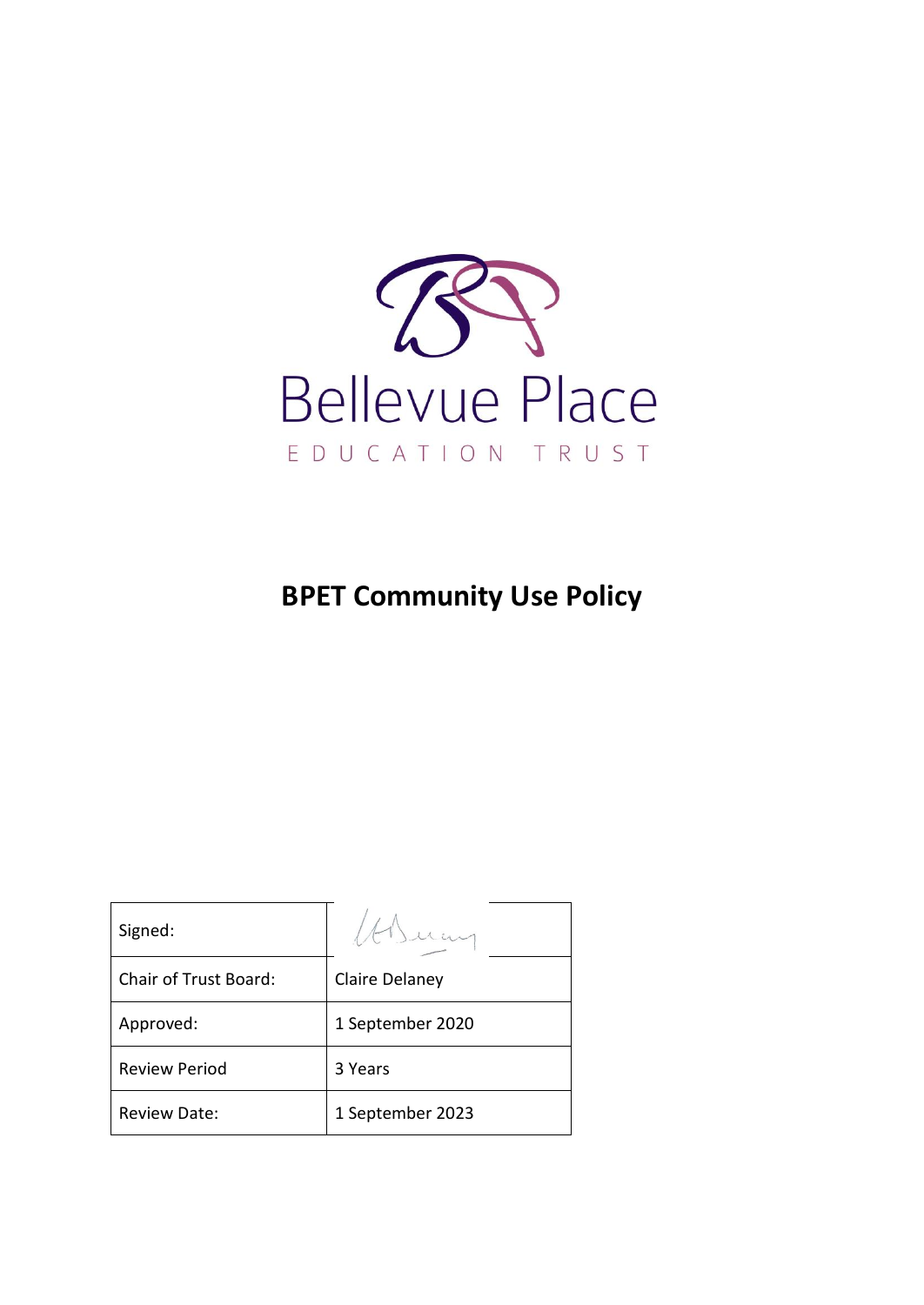

## **1.0 Bellevue Place Education Trust – Our commitment**

#### **Learn, Enjoy, Succeed**

Every BPET child and staff member enjoys a broad (LEARN) and enriched (ENJOY) learning experience, enabling them to achieve far greater individual success (SUCCEED) than they might previously have thought possible.

#### **Our Mission**

To grow hubs of like-minded, autonomous schools, well supported, all of which combine academic rigour with highly enriched opportunities that deliver a personalised approach to education and exceptional outcomes for all.

### **Our Difference**

We are leading the way in delivering high quality education through a skills-based curriculum, applying the best of the independent and state sectors to deliver breadth of opportunity and pupil enrichment. We empower all our schools as individual entities that best meet the needs of the communities they serve and have a strong relationship with parents, who are our key partners in delivering the vision.

### **Our Promise**

Every child is an individual. Our role is to nurture pupils' potential through a personalised approach to learning. BPET children are happy, independent, confident all-rounders. We encourage a 'be interested and be interesting' attitude in children and staff alike. We do not just teach; we want our pupils to have a passion to learn. Our focus is on all pupils, regardless of background or academic ability, focusing on pupils with Special Educational Needs as well as those who are more able.

# **2.0 Principles**

The principle of regarding schools as a resource for the community as well as sites for school activities is supported by legislation and through the duty to promote community cohesion. There is good international evidence that using school facilities to provide community based services can have positive impacts on a range of outcomes for children, families and communities

The Trust and its schools and voluntary groups intend to work together to develop appropriate programmes for the good of both community and school, making effective use of the resource. The Trust recommended that its schools should seek out opportunities to develop their community role and should give priority to activities, which promote learning, such as homework and after school clubs, study activities, basic skills courses and family learning.

The school will report on their community use programme at the end of each academic year.

The school will make every effort to accommodate 'free' users by maximising efficient use of premises, running lettings at the same time wherever possible and generating income from groups falling outside the guidelines for free use in order to cross-subsidise.

The school will u s u a l l y make a charge to a 'commercial' group for lettings during the school day (8 am to 6 pm) even when no additional premises or caretakers' costs would be incurred.

# **3.0 Priority Groups**

The school wishes to offer places to the following list of priority groups: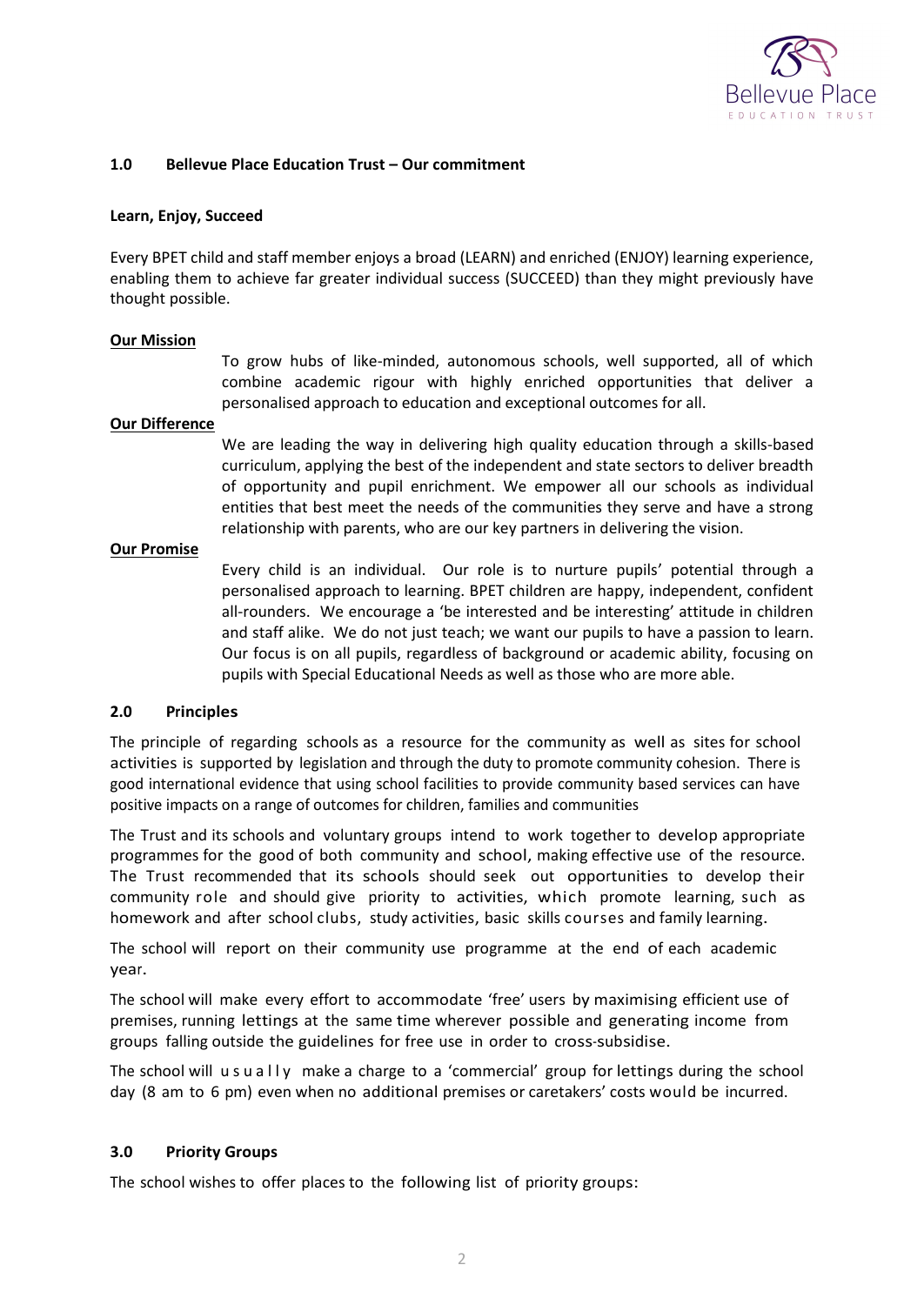

- a) Existing community sporting/leisure group which benefit children from the respective BPET School.
- b) Other existing non-profit making commercial users.

# **4.0 Control of School Premises**

Control of the school premises for lettings lies with BPET who have delegated this to the school's Headteacher. Should the school be sub-let or sought to be leased to a commercial or charitable organisation then the responsibility for this rests with the Trust. As a condition of our funding agreements we need to seek the permission of the Education and Skills Funding Agency where part of the building is to be leased.

# **5.0 Catering Facilities**

School kitchens will not be available for lettings because of implications for food hygiene and the potential effects upon any school meals contract.

# **6.0 Licences for public entertainment and use of outside space**

The Headteacher will consider these on individual merits as the need arises. There is to be no usage of the outdoor play areas after 6pm unless this is permitted under the schools planning permission.

# **7.0 Insurance requirements**

All groups must provide evidence of adequate insurance cover, which must include public liability insurance of not less than £2m. Lettings will not be allowed to groups without evidence of appropriate cover.

Details of the cover requirements are set out in the booking form, with an insurance questionnaire.

It is extremely important that the name of the hirer on the booking form should be:

(a) the same as the name insured on the certificate and

(b) that a sole hirer on the form is the same as the name insured and is the sole instructor for all activities undertaken and is always present during booked times.

Sports clubs should ensure that they have Club Public Liability and Club Member to Club Member protection.

The only exception to the standard insurance requirements is that non- profit making Senior Citizens groups do not have to main public liability insurance cover of £2m.

# **8.0 Affiliation to rrecognised bodies**

Sports groups or their instructors must be members of, or registered with, the appropriate sporting national body and comply with that body's policy on coaching. Martial Arts groups must be affiliated to a body recognised by Sport England and all bodies must be formally signed up to [Sport England's Safeguarding Code in Martial Arts](https://www.safeguardingcode.com/). This is to give the Authority confidence that the groups can be checked against a nationally recognised standard.